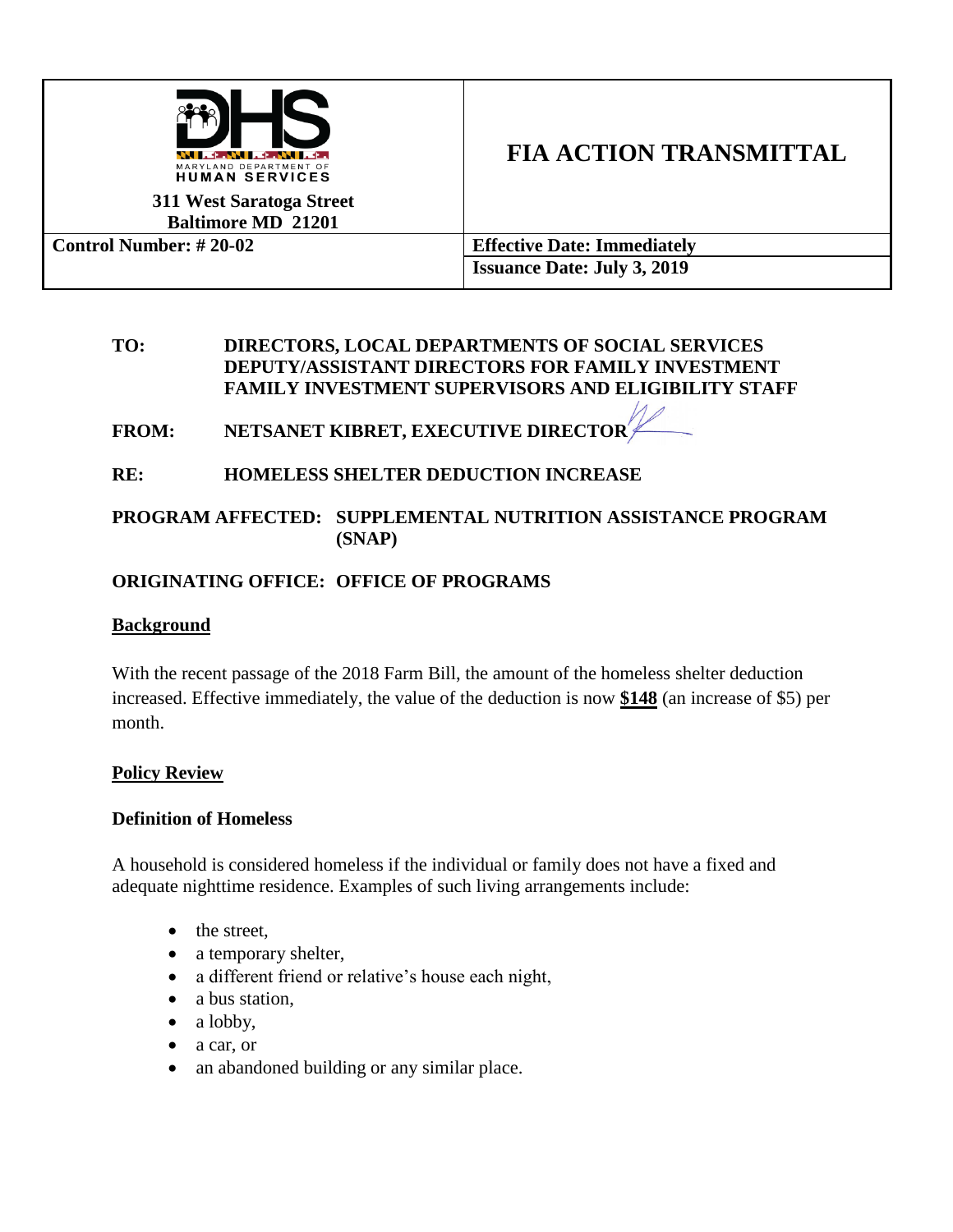## **Special Eligibility for Persons who live in Homeless Shelters**

The policy which states residents of institutions cannot receive SNAP benefits does **NOT** apply to people who live in public or private non-profit homeless shelters. If otherwise eligible, residents of homeless shelters may receive SNAP benefits, even if the shelter provides meals.

## **Action Required**

Case managers should not give the household the \$148 homeless shelter deduction unless the household meets the definition of homeless.

- When all members of the household are homeless and they are paying any amount for shelter, the household is still entitled to the \$148 standard homeless shelter deduction.
- Case managers should allow actual shelter expenses, instead of the homeless shelter deduction, **if** the actual shelter costs would result in a higher deduction under the excess shelter calculation.

## **CARES Procedures**

To ensure the household receives the homeless shelter deduction:

 The residential address field of the ADDR screen should indicate homeless. A valid mailing address is required in the mailing address fields; a local department's mailing address can be used if the customer does not have a mailing address. The Special Circumstances field located at the bottom of the ADDR screen must be coded homeless **(HO)** to indicate homelessness.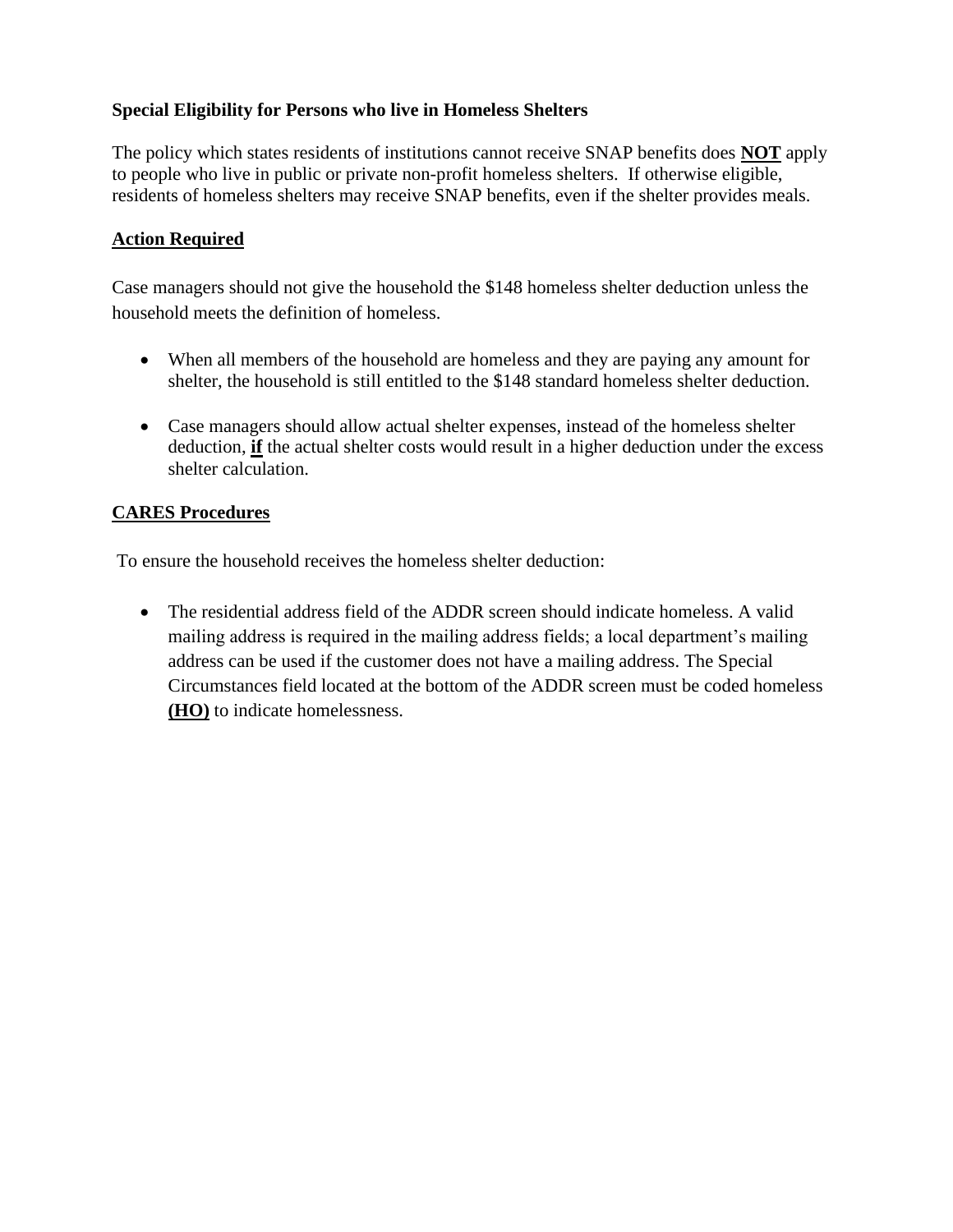| Month 06 16                                           | HOUSEHOLD ADDRESSES - ADDR<br>04 25 16<br>RAD210                                            | ADDR 01                 |
|-------------------------------------------------------|---------------------------------------------------------------------------------------------|-------------------------|
| DO 210 EW ID REM21B Client ID<br>HOH F Name<br>M Name | Prev DO<br>L Name SMITH                                                                     | <b>PPI Group</b><br>sfx |
|                                                       | Authorized Rep Y Prim Lang E Visually Impaired N Hearing Impaired N<br>Interpreter Needed N |                         |
| Residential Address                                   | Addr Chng DJJ Ind                                                                           |                         |
| Address Line 1                                        | Line 2                                                                                      |                         |
| Street Number Dir                                     | Name<br>Type <u>Type</u><br>Apt                                                             |                         |
| HOMELESS<br>City HAGERSTOWN                           | $27 \text{ MD}$ zip 21742 Phone 301<br>Message Phone 301                                    |                         |
| Mailing Address<br>De 1                               |                                                                                             |                         |
| Address Line 1                                        | Line 2                                                                                      |                         |
| Street Number Dir<br>13324 HIGH                       | Name<br>Type<br>Apt<br>ST                                                                   |                         |
| City HAGERSTOWN                                       | Zip 21742<br>ST MD                                                                          |                         |
| Message                                               | Previous Addresses in last 2 years $N$ Special Circumstances $H_O$                          |                         |
| $15 - lett$                                           | 20-alwg 21-narr 23-alau 24-Del                                                              |                         |

 The **DEM1** screen should also indicate homeless (**HL)** in the **Living Arrangement** field.

| <b>CHANGE</b><br>Month 03 06                                                                                        | CLIENT DEMOGRAPHIC 1 - DEM1<br>RTAH67 12 27 05                                                          | <b>DEM1 01</b>                                                  |
|---------------------------------------------------------------------------------------------------------------------|---------------------------------------------------------------------------------------------------------|-----------------------------------------------------------------|
| Client Name BROOKE<br>Statewide FIP Group T TREATMENT<br><b>CSB Notification Date:</b>                              | <b>SHIELDS</b>                                                                                          | CL ID 491022496                                                 |
| Client Ethnicity N CIS Primary Race B Race(s) $B$<br><b>SSN APPL</b><br><b>SSN</b><br>Alt.<br>Referral Date<br>Name | More<br>SSN1 V<br>217 76 8406 CA Y<br>04 29 1975                                                        | V S<br><b>DOB</b><br>SSNs (MM DD YYYY) V Sex<br><b>BC</b><br>-F |
| City                                                                                                                | -------- Place of Birth ------- MD Mar Living V Dest Boarder Amt Paid<br>St Y<br><b>N</b><br>HL -<br>cc | Res Stat Arrow Migrant Num Meals for Meals                      |
| Hospital<br>Concurrent<br>Out of State<br>Status<br><b>FS</b><br><b>MA</b><br>CA<br>N<br>N.<br>N                    | Parental V ------------ Pregnant --------- Prenatal V<br>Unborn Num V<br>Due Date V<br>Eligible Expect  | Care                                                            |
| Message                                                                                                             |                                                                                                         |                                                                 |
| 14-EDRS 15-lett<br>4 <u>B</u> 1<br>$\circ$ :00.1                                                                    |                                                                                                         | $23 - a$ lau<br>$20 - CRS$<br>10/03                             |

 To ensure the customer receives the homeless shelter deduction, case managers **MUST** enter the \$148 in the rent field of the SHEL screen. If the household is paying actual shelter expenses which exceed the \$148 homeless shelter allowance, actual expenses should be used instead of the \$148.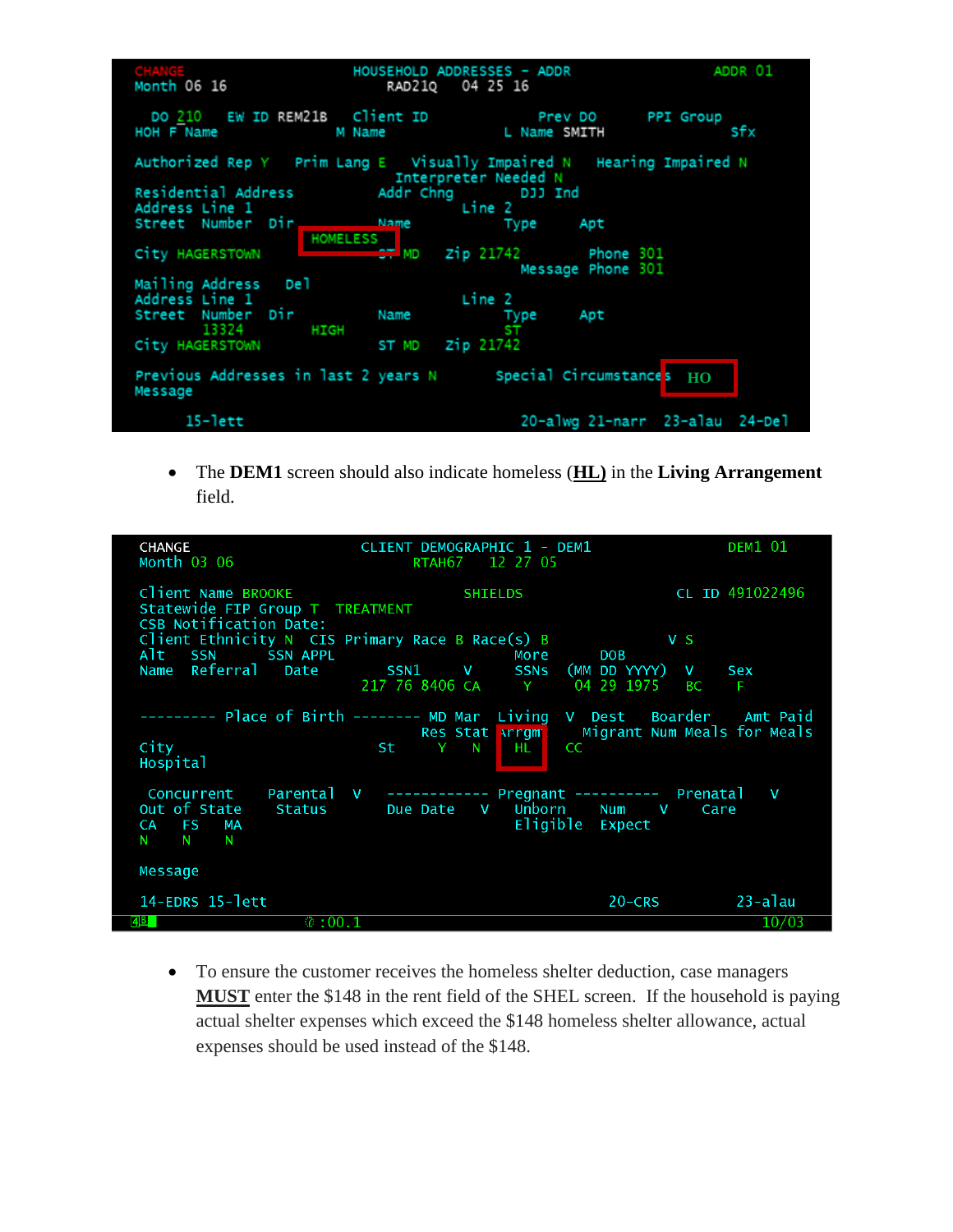| CHANGE                                                                                          |                                             | SHELTER EXPENSES - SHEL                                                                                          | SHEL 01             |
|-------------------------------------------------------------------------------------------------|---------------------------------------------|------------------------------------------------------------------------------------------------------------------|---------------------|
| Month 03 06                                                                                     |                                             | RTAH01<br>02 09 06                                                                                               |                     |
| Client Name SALLY<br>MAF                                                                        |                                             |                                                                                                                  | Client ID 442023414 |
| <b>CUSTOMER PAYS:</b><br>Rent<br>Mortgage<br>Ground/Lot Rent<br>Condo Fee<br>Taxes<br>Insurance | <b>AMT</b><br>v<br>148.00<br>0 <sup>T</sup> | UTILITY METHOD: (Select One) SEL V<br>No Utilities<br>Phone Only<br><b>SUA</b><br>LUA<br>Actual Expenses Claimed |                     |
| Subsidized Housing<br>V                                                                         |                                             |                                                                                                                  |                     |
|                                                                                                 |                                             | Rent Vendor: Begin                                                                                               | End                 |
| ACTUAL EXPENSES:<br>Gas<br>Electric<br>Water<br>0 <sub>i</sub>                                  | <b>AMT</b><br>V                             | Sewage<br>Garbage<br>Other Util<br>Phone                                                                         | <b>AMT</b><br>V     |
| Message                                                                                         |                                             |                                                                                                                  |                     |
| $15 - lett$                                                                                     |                                             |                                                                                                                  |                     |
| $MA$ <sup>+</sup>                                                                               |                                             | W                                                                                                                | 06/020              |

The homeless shelter deduction will appear on the CARES FSFI screen.

| CHANGE                                                                          |            | CHEITER EVPENCES _ CHEI                  |           | SHEL 01       |              |
|---------------------------------------------------------------------------------|------------|------------------------------------------|-----------|---------------|--------------|
| CHANGE                                                                          |            | FOOD STAMP FINANCIAL ELIGIBILITY - FSFI  |           | ESFI          | $\mathsf{A}$ |
| Month 03 06                                                                     |            | RTAH01 02 09 06                          |           |               |              |
| AU ID 120043525 Prog FS                                                         |            | Prog Type S HH Size 01                   |           |               |              |
|                                                                                 | Cat Elig N | Child Support Deductn                    | $\sim 00$ |               |              |
| Assets                                                                          |            | prie remediate and the thoroughped       |           |               |              |
| Asset Limit                                                                     |            | 2000.00 Shelter Deductn 148.00 Shelter N |           |               |              |
| Total Assets                                                                    |            | .00 Medical Deductn                      | 00.       |               |              |
| Income Test                                                                     |            | Dep Care Deductn                         |           | $.00$ TFS $N$ |              |
| Gross Income Standard 1127.00 Adjusted Net Income                               |            |                                          |           | $.00$ CAP N   |              |
| Gross Earned Income                                                             |            | .00 Net Income Standard                  | 867.00 SM |               |              |
| Earned Income Deductn                                                           |            | .00 30% Adj Net Income                   | .00       |               |              |
| Net Earned Income                                                               |            | .00 Thrifty Food Plan                    | 200.00    |               |              |
| Gross Unearned Income                                                           |            | .00 Grant Amount                         | 200.00    |               |              |
| Cash Benefit Amount                                                             |            | .00 Recoupment Amount                    | $\sim 00$ |               |              |
| IV-D Passthru Amount                                                            |            | .00 Benefit Amount                       | 200.00    |               |              |
| Standard Deductn 144.00 Previous Benefit                                        |            |                                          | 200.00    |               |              |
| Bnft Eff Date 020806 Bnft Confirm Reasons 237 Budgeting Method P                |            |                                          |           |               |              |
| Notice Type       Waive Advr Act Period     Notice Override    Simplified Rpt N |            |                                          |           |               |              |
| Redet Begin Date 02 06 Redet End Date 07 06 MR Stat N MR Class 7 Strat Y        |            |                                          |           |               |              |
| Message                                                                         |            |                                          |           |               |              |
| $13$ -note                                                                      |            |                                          |           |               |              |
|                                                                                 |            | V                                        |           |               |              |